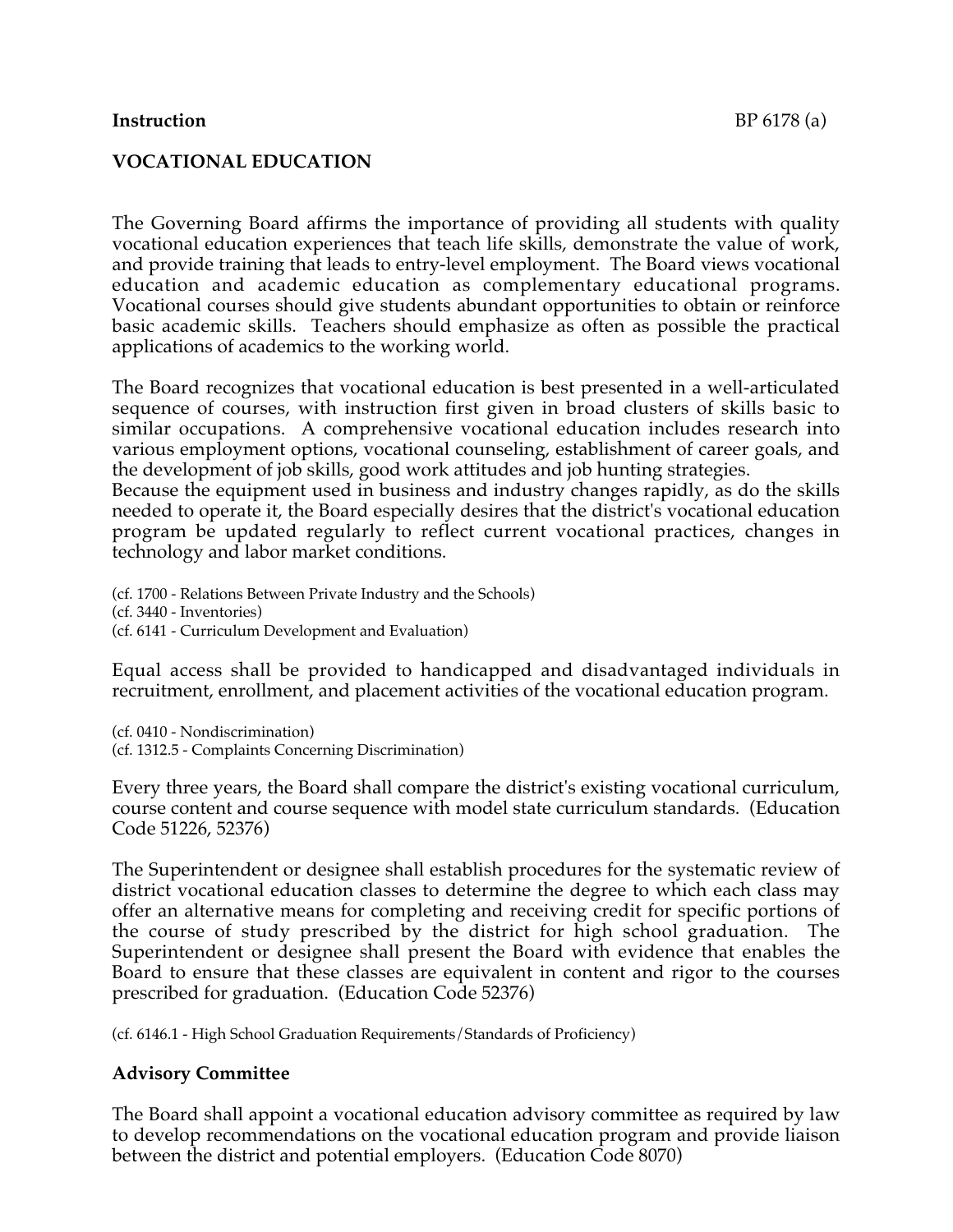# **VOCATIONAL EDUCATION** (continued)

The Board expects that this advisory committee will provide staff with useful information about new technologies and the changing needs of community businesses.

(cf. 1220 - Citizen Advisory Committees)

### **Participation in ROC/ROP**

At a public hearing or regular Board meeting, the Board shall annually review and assess the participation of 11th and 12th grade students in regional occupational centers and programs. Unless it is determined that no additional students would benefit from such participation, the Board shall prepare an annual plan to increase participation by these students. The plan shall be adopted at a public hearing or regular Board meeting. (Education Code 52304.l)

Legal Reference: EDUCATION CODE 8070 Appointment of vocational education advisory committee 48430 Legislative intent; continuation education schools and classes 51225.3 Requirements for graduation commencing with 1988-89 school year 51226 Model curriculum standards 51228 Graduation requirements; minimum standards; required curriculum; pupil demonstration of competence 52300-52335.8 Regional occupational centers, especially 52304.1 Review of participation in centers and programs 52350-52355 Prevocational education 52370-52376 High school vocational courses 52450-52462 Agricultural Vocational Education 52910 -52911 Career-Vocational Education and Training 52980-52982 Pilot projects in applied academic areas & programs 54728 Funds allocated pursuant to 52300-52335.8; use (under School-Based Motivation and Maintenance Program) for preparing individuals for employment 54761 Calculation; base funding; deposit; use CARL D. PERKINS VOCATIONAL AND APPLIED TECHNOLOGY EDUCATION ACT Public Law 98-524, 204 FEDERAL REGISTER Vol. 45, No. 92, 5/9/90, p. 30929 Vol. 50, No. 159, 8/16/85, p. 3308 Management Resources: CDE LEGAL ADVISORIES 0125.90 Procedures for requesting guidance from the U.S. Department of Education CDE PROGRAM ADVISORIES 1107.89 Implementation of new procedures for noncompliance

Policy EL RANCHO UNIFIED SCHOOL DISTRICT adopted: March 22, 1994 **Pico Rivera**, California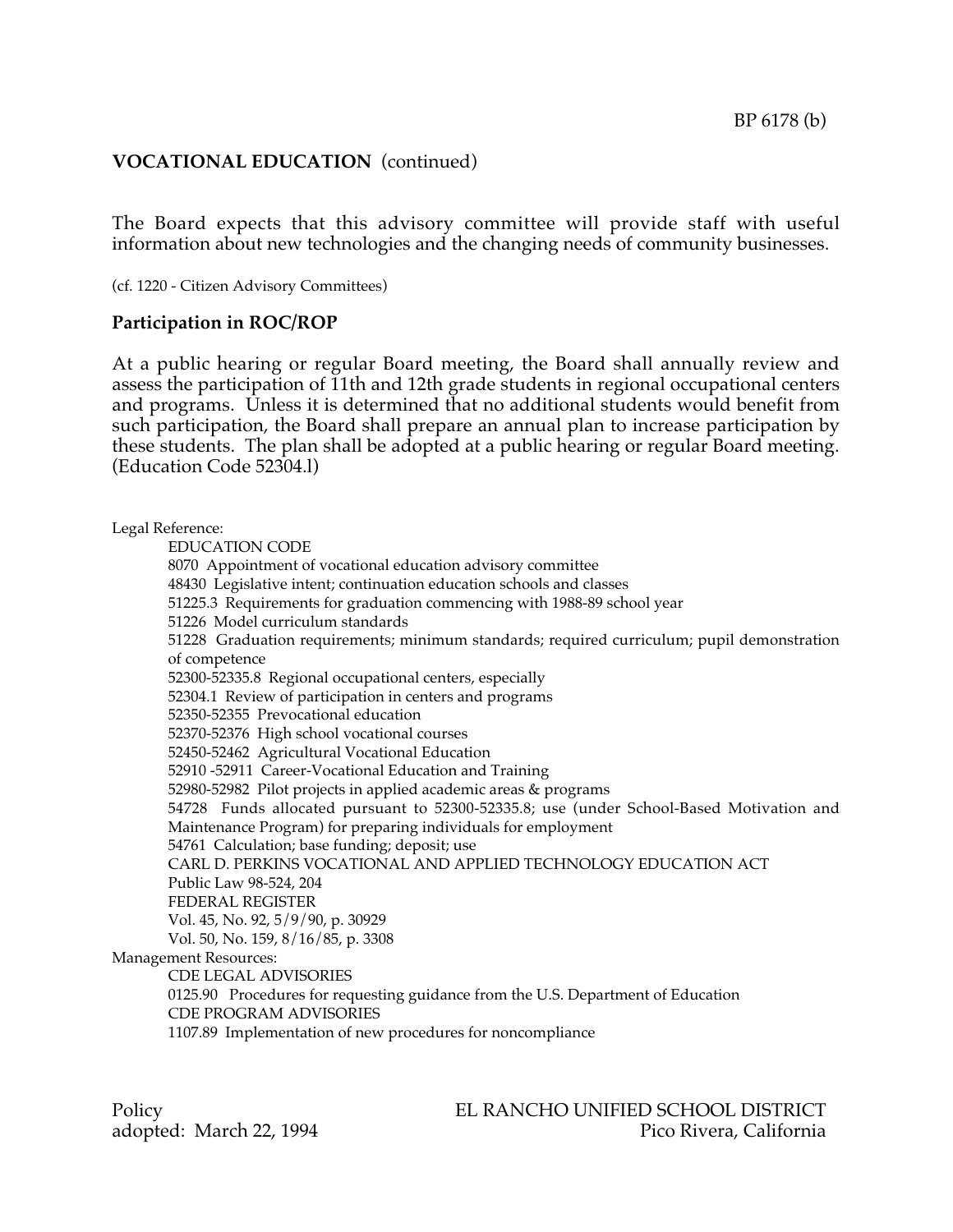# **VOCATIONAL EDUCATION**

# **Handicapped and Disadvantaged Students**

Vocational programs and activities for handicapped persons shall be provided in the least restrictive environment and planned in coordination with appropriate representatives of vocational education and special education staffs. (Public Law 98- 524, 204)

By the beginning of the ninth grade, information shall be provided to handicapped and disadvantaged students and to their parents/guardians concerning the opportunities available in vocational education programs and the requirements for eligibility to enroll. (Public Law 98-524, 204)

Individual student records shall identify the category of disadvantage or handicap which warrants any special services which are provided. Each handicapped or disadvantaged student who enrolls in a vocational education program shall receive:

- 1. Assessment of his/her interests, abilities and special needs with respect to successfully completing the vocational education program.
- 2. Special services designed to meet identified needs, including adaptation of curriculum, instructional equipment and facilities.
- 3. Guidance, counseling and career development activities conducted by appropriately trained counselors.
- 4. Counseling services designed to facilitate the transition from school to postschool employment/career opportunities. (Public Law 98-524, 204)

(cf. 5147 - Dropout Prevention)

When receiving funds through the federal Carl D. Perkins Vocational and Applied Technology Education Act, Title II, Part A Basic Grant, the district shall give priority to sites or programs that serve the highest concentrations of persons who are members of special populations.

### **Notifications**

Before the beginning of each school year, the district shall publicly announce that its vocational programs and courses will be offered without regard to race, color, national origin, sex or handicap. This announcement shall be made through media that reach the general public, minorities, women and handicapped persons and shall include a brief summary of program offerings and admission criteria, as well as the name, address and telephone number of the district's nondiscrimination coordinator. If the district contains a community of national origin minority persons with limited English skills, the announcement will be disseminated to that community in its language and state that lack of English language skills will not be a barrier to admission and participation in vocational education programs.